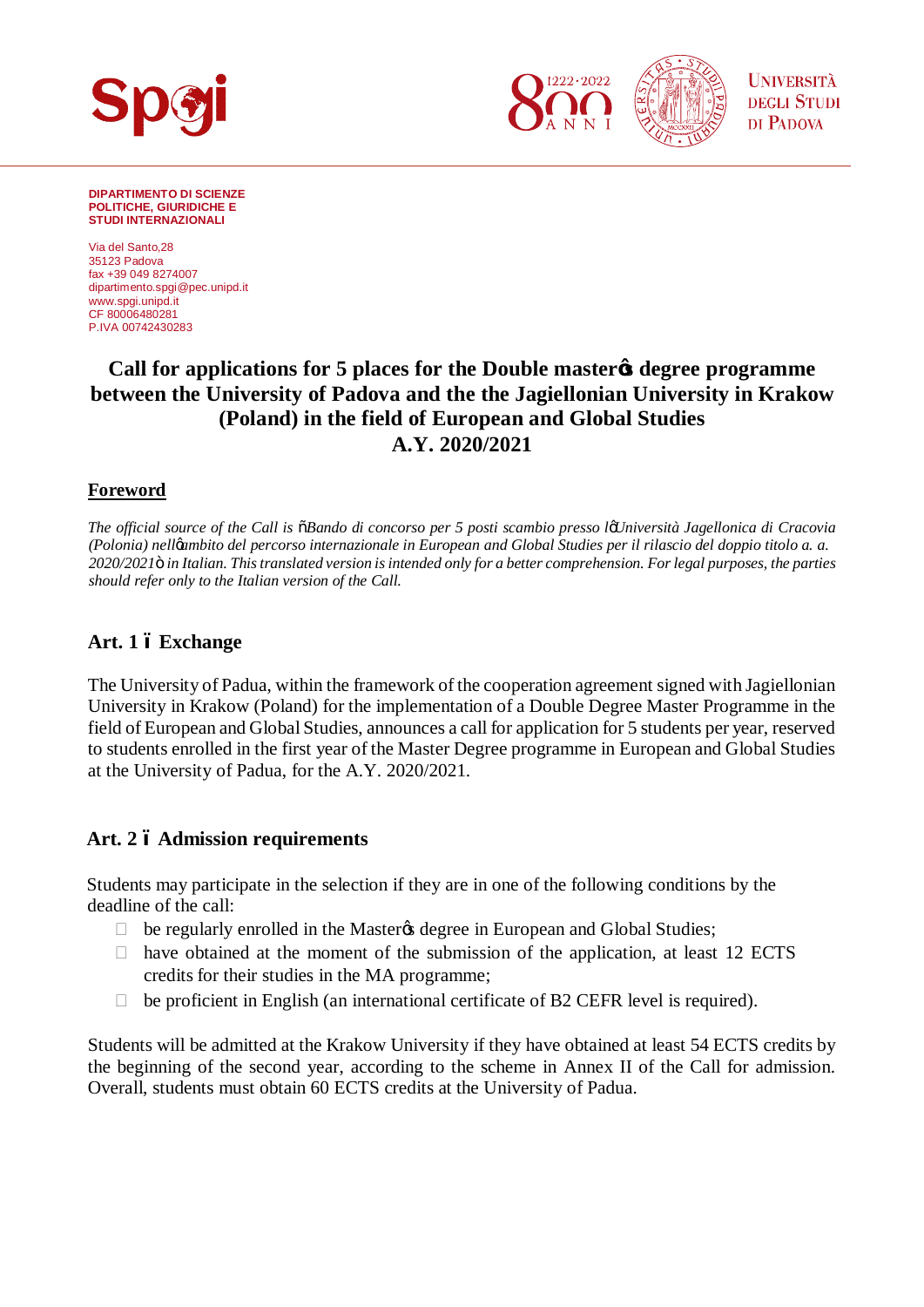# **Art. 3 – Application procedure**

Applicants must submit the documents listed below no later than **27th March 2020 (h. 1pm),** using the application form in Annex I.

The application form and the documents can be:

**1)sent by ordinary post (ATTENTION: The date of the postmark will not be taken into consideration)** to the attention of Dr. Blerina Brami.

Università degli Studi di Padova

Dipartimento di Scienze Politiche, Giuridiche e Studi Internazionali

Via del Santo, 28 - 35123 Padova

**2) handed in personally** to the Internationalization Office of the Department of Political Science, Law and International Studies, via del Santo 28 ó 2nd floor, room 02013, from Monday to Friday, from 10 am - 1pm.

**3)sent through certified e-mail** to: [dipartimento.spgi@pec.unipd.it.](mailto:dipartimento.spgi@pec.unipd.it)

For further information contact Dr Blerina Brami (email: *[MAegos.spgi@unipd.it,](mailto:MAegos.spgi@unipd.it) tel.* 049 8274082).

When completing the application, the candidate holds responsibility for providing his/her personal details, place and date of birth, residential address, telephone/cell number, elected domicile for the purposes of this selection, and e-mail address.

The applications must include, under penalty of exclusion, the following documents:

Self-certification of the Bachelor ts degree with the list of passed exams with marks and ECTS credits;

Self-certification of the enrollment at the Master tegree with the list of the passed exams with marks and credits;

Motivational letter (in English);

Curriculum vitae ([http://europass.cedefop.europa.eu/en/documents/curriculum-vitae\)](http://europass.cedefop.europa.eu/en/documents/curriculum-vitae);

Photocopy of a valid Passport or Identity card;

English Language Certificate (whenever available).

All incomplete applications (missing information/documents) and applications received after the established deadline will be rejected.

### **Art. 4 – Selection criteria**

The selection will be based on the following criteria:

- $\Box$  Weighted average of marks;
- **q** Motivation letter
- <sup>q</sup> Curriculum Vitae
- <sup>q</sup> Knowledge of English language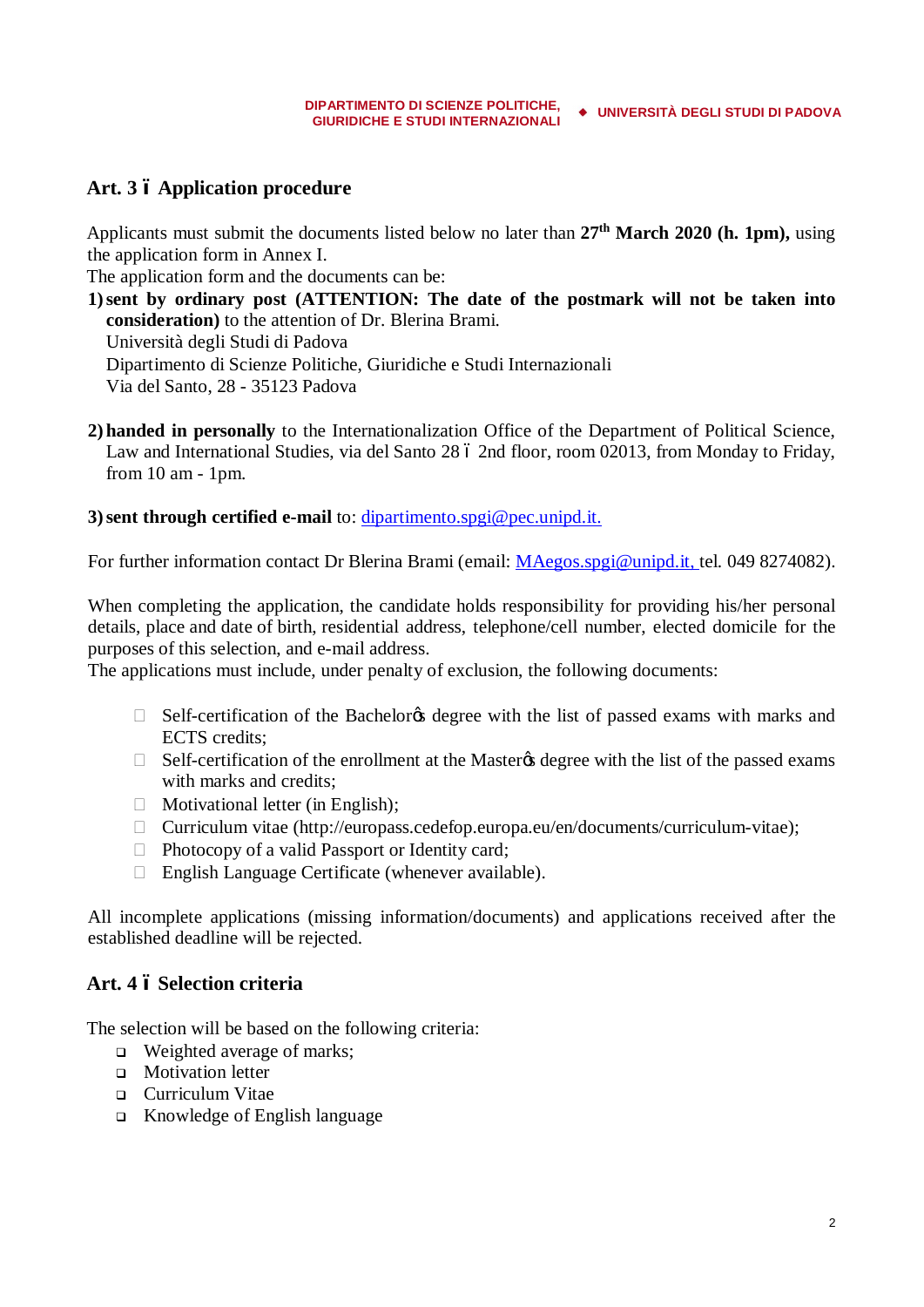A Commission appointed by the EGoS Council will be in charge for the selection. Students shall be present at the meeting scheduled **on 2nd April 2020 at 14:30 pm** in the Office of Prof. Ekaterina Domorenok (via del Santo 28, 2<sup>nd</sup> floor) with their ID card.

Candidates who will not take part in the selection will be automatically excluded from the final ranking.

## **Art. 5 – Selection procedure and ranking**

Studentsø applications will be evaluated according to the following criteria:

- $\triangleright$  From 0 to 60 points: weighted average marks (related to the BA and MA programmes)
- $\triangleright$  From 0 to 15 points: curriculum;
- $\triangleright$  From 0 to 20 points: motivation letter and interview;
- $\triangleright$  From 0 to 5 points: knowledge of English language.

To be admitted to the double degree programme candidates must obtain at least 60 points out of 100.

The ranking list will be published at the Internationalization Office of the Department of Political Science, Law and International Studies, via del Santo 28 ó 1st floor, and on the web page: [https://www.spgi.unipd.it/internazionalizzazione/double-degrees/european-and-global-studies-](https://www.spgi.unipd.it/internazionalizzazione/double-degrees/european-and-global-studies-%E2%80%93-universit%C3%A0-jagellonica-di) [%E2%80%93-universit%C3%A0-jagellonica-di,](https://www.spgi.unipd.it/internazionalizzazione/double-degrees/european-and-global-studies-%E2%80%93-universit%C3%A0-jagellonica-di) on **10th April 2020**.

The winning candidates must present themselves at the place and time reported in the final ranking list for formal acceptance, according to the form specially prepared by the competent office. In case of non-acceptance within the fixed term, the candidate, will be replaced by the next-ranked candidate, according to their positioning on the final ranking list.

# **Art. 6 – Funding**

Students will receive a scholarship from specific University funds according to the effective number of days spent at the host university (max 12 months 6 360 days). Before leaving, students will sign a financial contract, which will define the amount and the disbursement methods.

Students will receive a first instalment of 70% of the total amount within 2 months from their departure, based on their Arrival Certificate. They will receive the balance (30%) and the travel reimbursement after their return to Padova University based on their Attendance Certificate.

At the end of the mobility, students will be asked to write a brief report on the activities carried out. The scholarship is strictly connected to the participation to the programme and the attainment of the two degrees. In case of interruption of mobility, students will be asked to reimburse the scholarship. In particular:

In case of withdrawal within 3 months, students will be asked to reimburse the entire sum;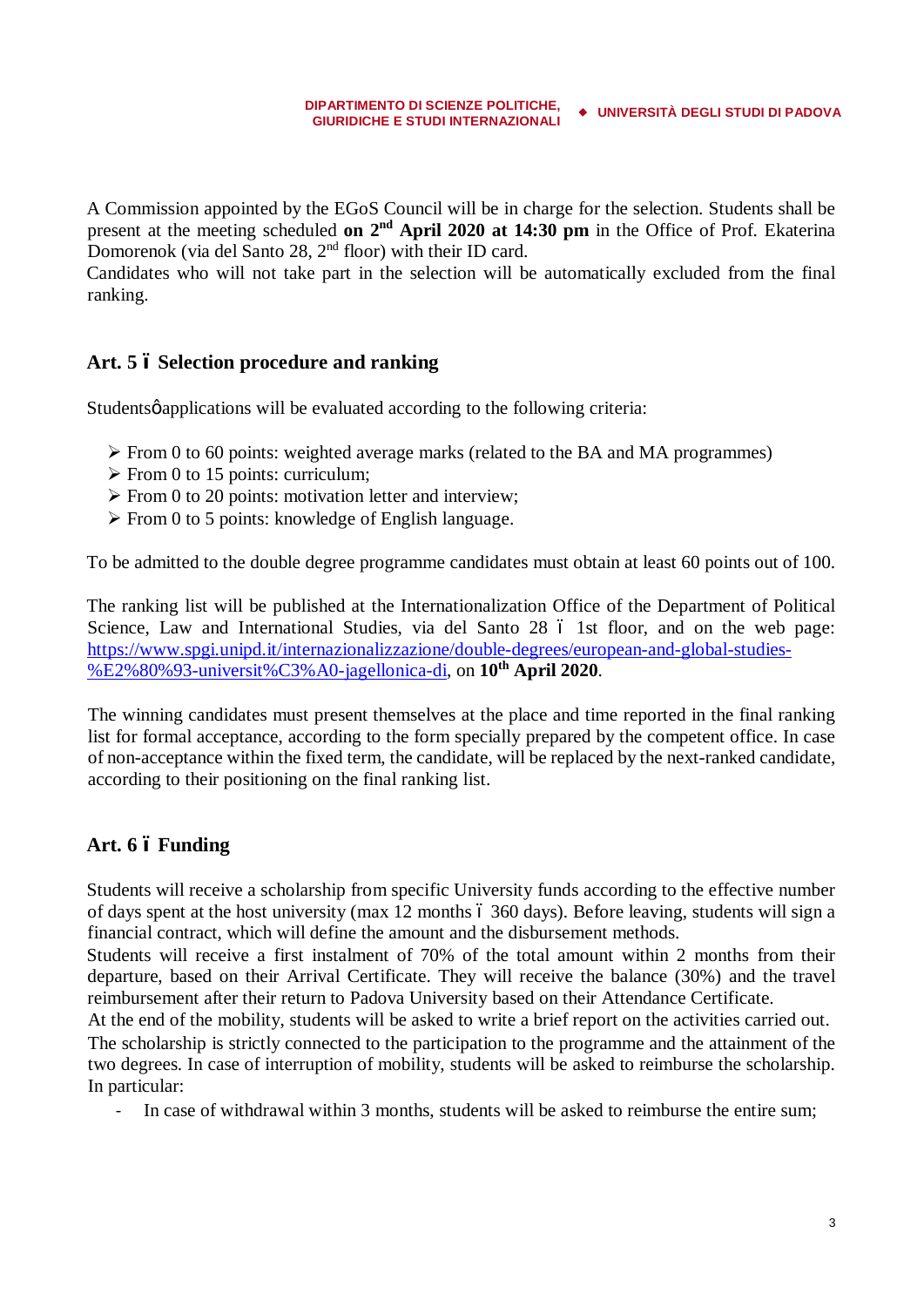- In case of interruption after 3 months, students will receive only the sum corresponding to the exact number of days spent abroad.

Selected students are exempted from paying fees at the host university, but they should be regularly enrolled at the University of Padova and therefore continue to pay its fees.

# **Art. 7 – Study Plan**

The winners of the competition are required to prepare their Learning Agreements containing all the exams to take abroad. The Learning Agreements and eventual changes to them must agreed with the reference professors at the University of Padua and the host institution,

In order to obtain the double degree, students must acquire 60 ECTS credits in Padua and 60 ECTS credit in Krakow, in total 120 ECTS credits (including 18 ECTS credits of the final examination).

The courses to be included in the study plan are listed in the Annex II.

All the courses at the Jagiellonian University in Krakow will be taught in English.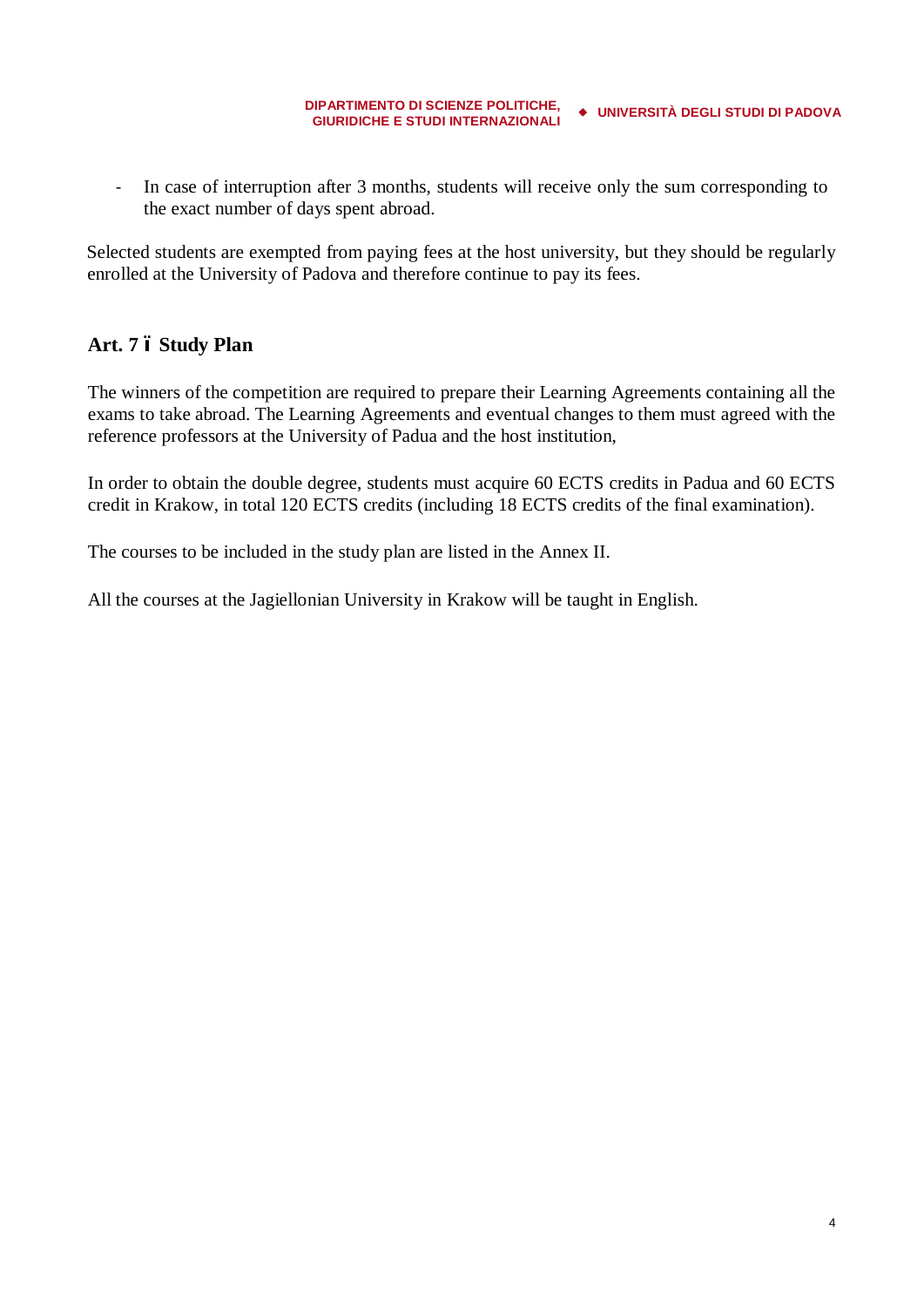**ANNEX I**

# **Call for applications for 5 places for the Double master's degree programme between the University of Padova and the the Jagiellonian University in Krakow (Poland) in the field of European and Global Studies A.Y. 2020/2021**

### **APPLICATION FORM**

The application must be submitted in the manner indicated in Art. 3 in this Call, to the Internationalisation Office of the Department of Political Science, Law and International Studies, via del Santo 28 - second floor, room 02 013 - 35128 Padua, **no later than 27th March 2020 (h. 1 pm).**

| Enrolled in the ______________ academic year of Master's Degree in |  |  |  |  |
|--------------------------------------------------------------------|--|--|--|--|
|                                                                    |  |  |  |  |

- Academic year of first enrollment in the Master & Degree: 20 /20 ;
- Number of exam taken in the Master & Degree
- Number of credits earned during the Master & Degree (as indicated in the selfcertification attached);
- Average grade of the exams taken /30
- Final grade of Bachelor & Degree

Additional information:

- Has the applicant already participated to Erasmus+ Mobility programme or other international mobility programmes?

Yes No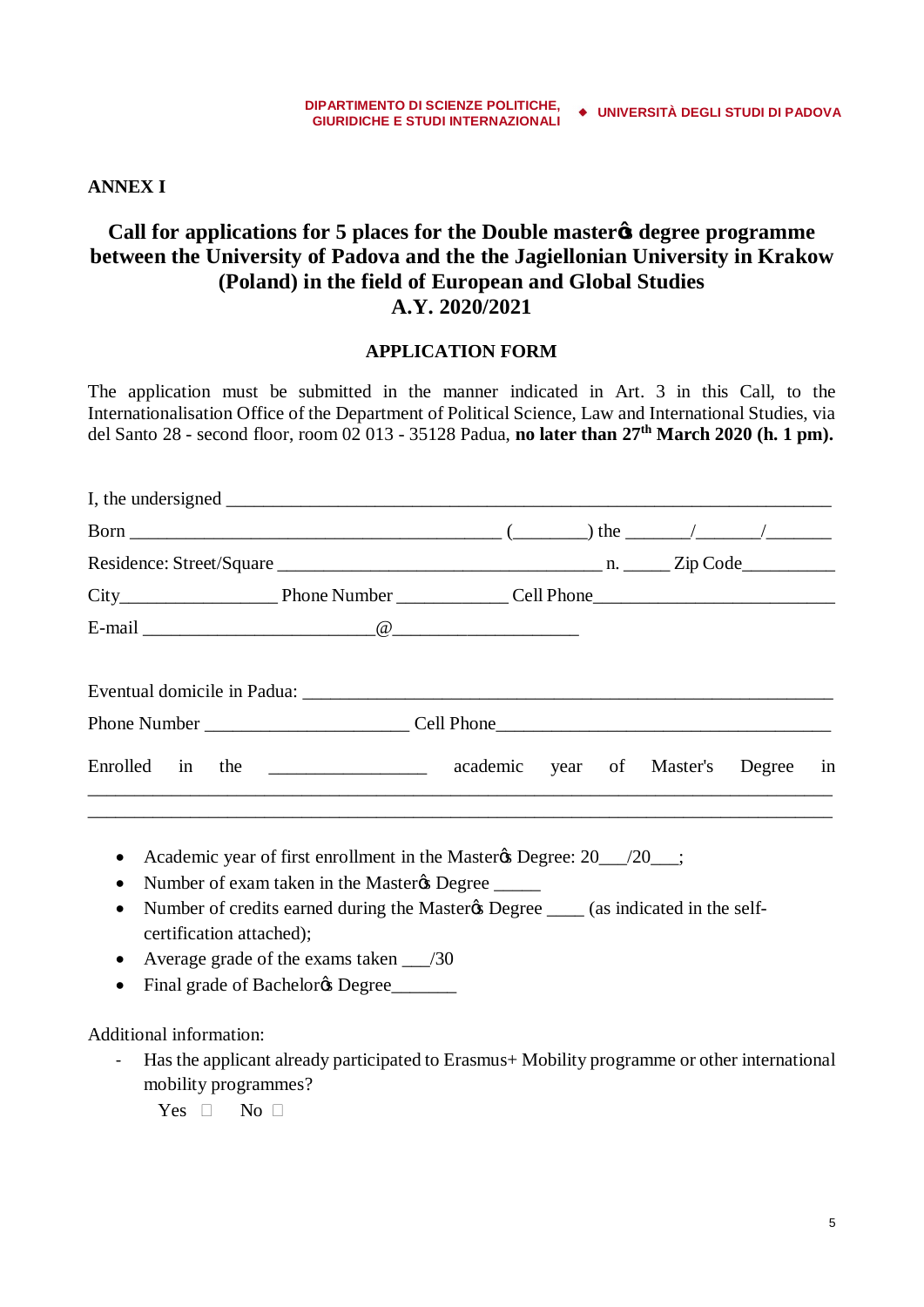-If so, at which host university (name of the university and the foreign country)?

-For how many months?

## **HEREBY A S K**

To be admitted to the selection for 5 available places for the Double Degree programme between the University of Padova and the the Jagiellonian University in Krakow (Poland) in the field of European and Global Studies for the A.Y. 2020/2021, reserved to students enrolled in the first year of the Master Degree programme in  $\delta$ European and Global Studies $\ddot{\sigma}$ , at the University of Padua.

\_\_\_\_\_\_\_\_\_\_\_\_\_\_\_\_\_\_\_\_\_\_\_\_\_\_\_\_\_\_\_\_\_\_\_\_\_\_\_\_\_\_\_\_\_\_\_\_\_\_\_\_\_\_\_\_\_\_\_\_\_\_\_\_\_\_\_\_\_\_\_\_\_\_\_\_\_\_\_\_

I undertake to benefit the exchange place for the entire period in accordance with the conditions laid down in this call for application.

In addition to the above information, I enclose the documentation required by the call hereto, as follows:

Self-certification of the Bachelor agency with the list of passed exams with marks and ECTS credits;

Self-certification of the enrollment at the Master the degree with the list of exams passed and

the acquired credits (CFU/ECTS) for the a.y. 2019-2020;

Motivation letter (exclusively in English);

 Curriculum vitae in English (http://europass.cedefop.europa.eu/en/documents/curriculumvitae);

Copy of an identity document;

English language certificate

Lastly, I consent to the use of my personal data, in observance of Legislative Decree 196/2003 and subsequent amendments and integrations, for the fulfilment of obligations connected to this procedure.

Place and date:

The Declarant (legible signature):